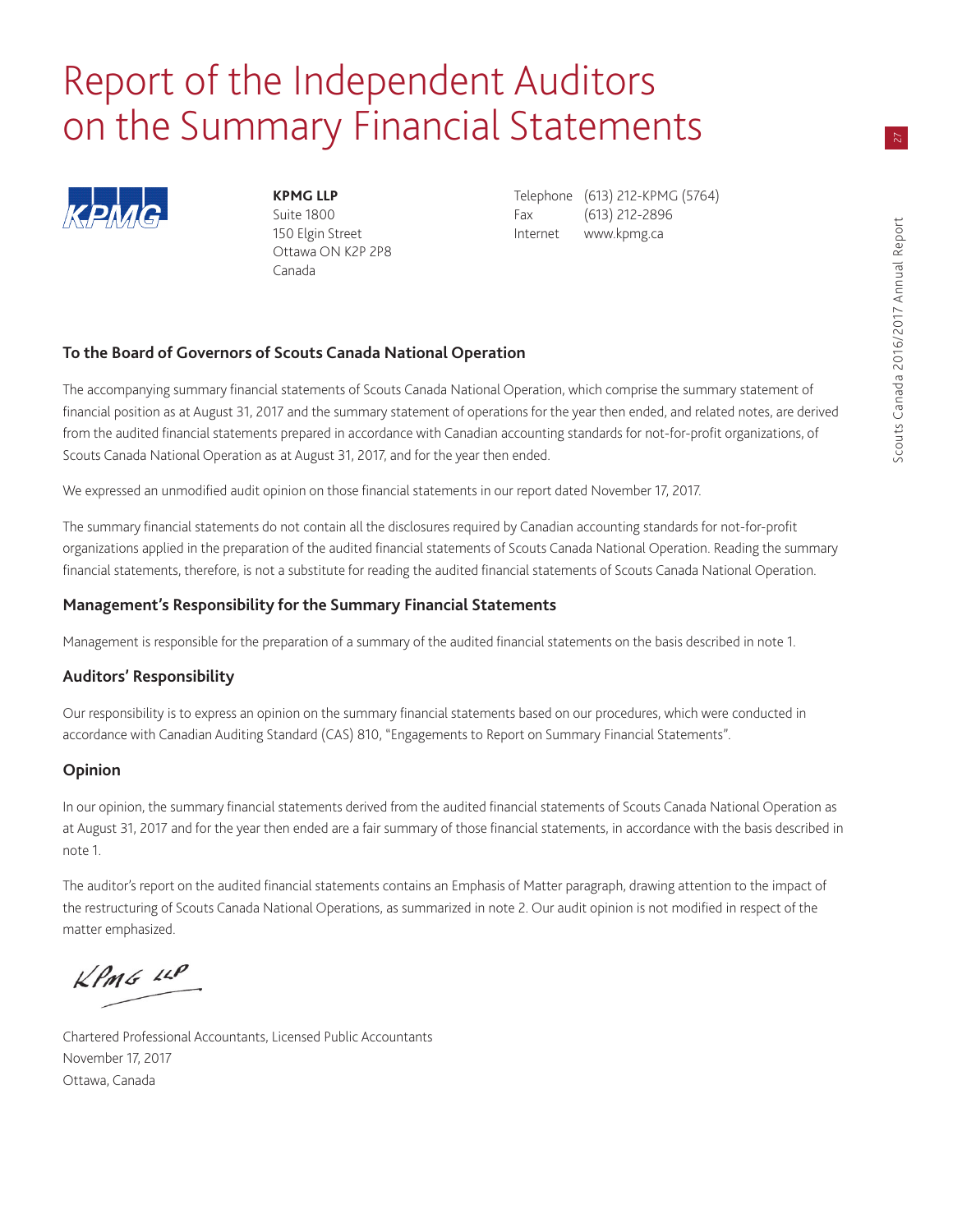## **R** Scouts Canada National Operation

## Summary Statement of Financial Position

August 31, 2017, with comparative information for 2016 (In thousands of dollars)

|                                              | 2017     | 2016     |
|----------------------------------------------|----------|----------|
|                                              |          |          |
| ASSETS                                       |          |          |
| Current assets                               | \$11,470 | \$9,504  |
| Investments                                  | 14,506   | 14,384   |
| Tangible capital and intangible assets       | 1,527    | 1,077    |
| Prepaid pension costs                        | 4,003    | 4,653    |
| Employee future benefits recovery receivable |          | 274      |
|                                              | \$31,506 | \$29,892 |
| LIABILITIES AND FUND BALANCES                |          |          |
| <b>Current liabilities</b>                   | \$9,351  | \$9,207  |
| Deferred capital contributions               | 554      |          |
| Accrued employee future benefits             | 3,652    | 3,619    |
|                                              |          |          |
| <b>Fund balances</b>                         | 17,949   | 17,066   |

See accompanying notes to summary financial statements.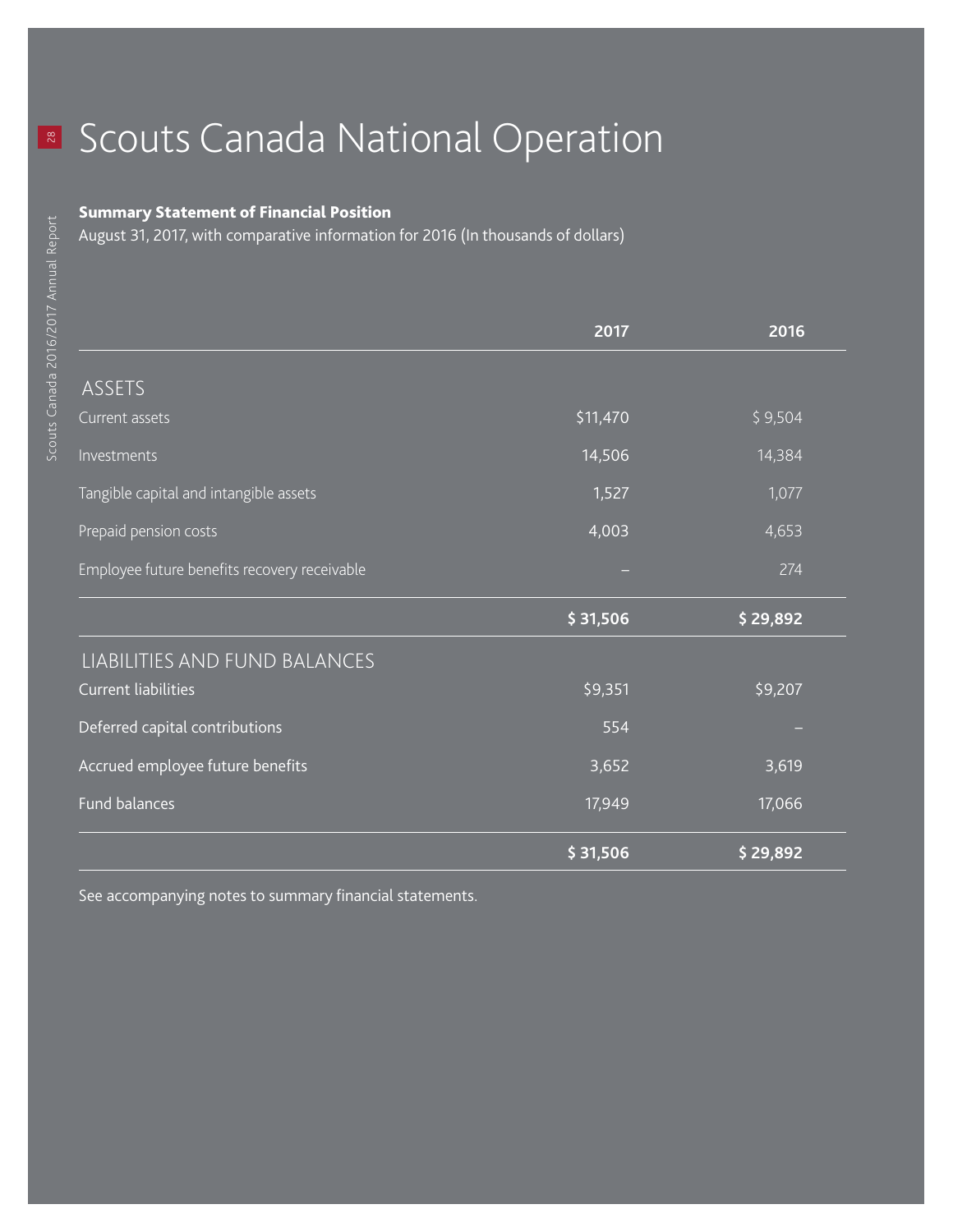## **Summary Statement of Operations**

Year ended August 31, 2017, with comparative information for 2016 (In thousands of dollars)

|                                                                       |          | <b>Operating Fund Restricted Funds</b> | <b>Total 2017</b> | <b>Total 2016</b>        |
|-----------------------------------------------------------------------|----------|----------------------------------------|-------------------|--------------------------|
| <b>REVENUE:</b>                                                       |          |                                        |                   |                          |
| Membership fees                                                       | \$11,042 | $\zeta$                                | \$11,042          | \$10,434                 |
| Retail                                                                | 4,975    |                                        | 4,975             | 4,725                    |
| Fundraising                                                           | 4,835    | 1,008                                  | 5,843             | 5,732                    |
| Other                                                                 | 2,229    | 290                                    | 2,519             | 2,330                    |
| Canadian Jamboree                                                     | 3,611    | $\sim$                                 | 3,611             | $\overline{\phantom{a}}$ |
|                                                                       | 26,692   | 1,298                                  | 27,990            | 23,221                   |
| <b>EXPENSES:</b>                                                      |          |                                        |                   |                          |
| Salaries and benefits                                                 | 11,408   |                                        | 11,408            | 10,945                   |
| Recovery of salaries and benefits                                     | (1,592)  |                                        | (1, 592)          | (1,645)                  |
| Retail                                                                | 3,390    |                                        | 3,390             | 3,389                    |
| Program services                                                      | 310      |                                        | 310               | 402                      |
| Grants                                                                | 87       | 23                                     | 110               | 203                      |
| Technology services                                                   | 386      |                                        | 386               | 382                      |
| Financial services                                                    | 873      | 18                                     | 891               | 781                      |
| Marketing and communications                                          | 444      | -                                      | 444               | 436                      |
| Fundraising                                                           | 2,937    |                                        | 2,937             | 3,470                    |
| Administration                                                        | 692      | 30                                     | 722               | 761                      |
| Compliance and governance                                             | 562      | 949                                    | 1,511             | 1,096                    |
| Human resources & volunteer services                                  | 355      |                                        | 355               | 392                      |
| Field operations                                                      | 749      |                                        | 749               | 662                      |
| Field services                                                        | 835      |                                        | 835               | 702                      |
| Canadian Jamboree - direct expenses                                   | 3,460    |                                        | 3,460             |                          |
| Restricted funds - other                                              | -        | 202                                    | 202               | 520                      |
|                                                                       | 24,896   | 1,222                                  | 26,118            | 22,496                   |
| Excess (deficiency) of revenue over expenses<br>before the undernoted | 1,796    | 76                                     | 1,872             | 725                      |
| Unrealized gains (losses) on investments                              | 267      | (32)                                   | 235               | 177                      |
| World Scout Foundation donations                                      | ۳        | 30                                     | 30                | $\overline{7}$           |
| Excess (deficiency) of revenue over expenses                          | \$2,063  | \$74                                   | \$2,137           | \$909                    |

*See accompanying notes to summary financial statements.*

29